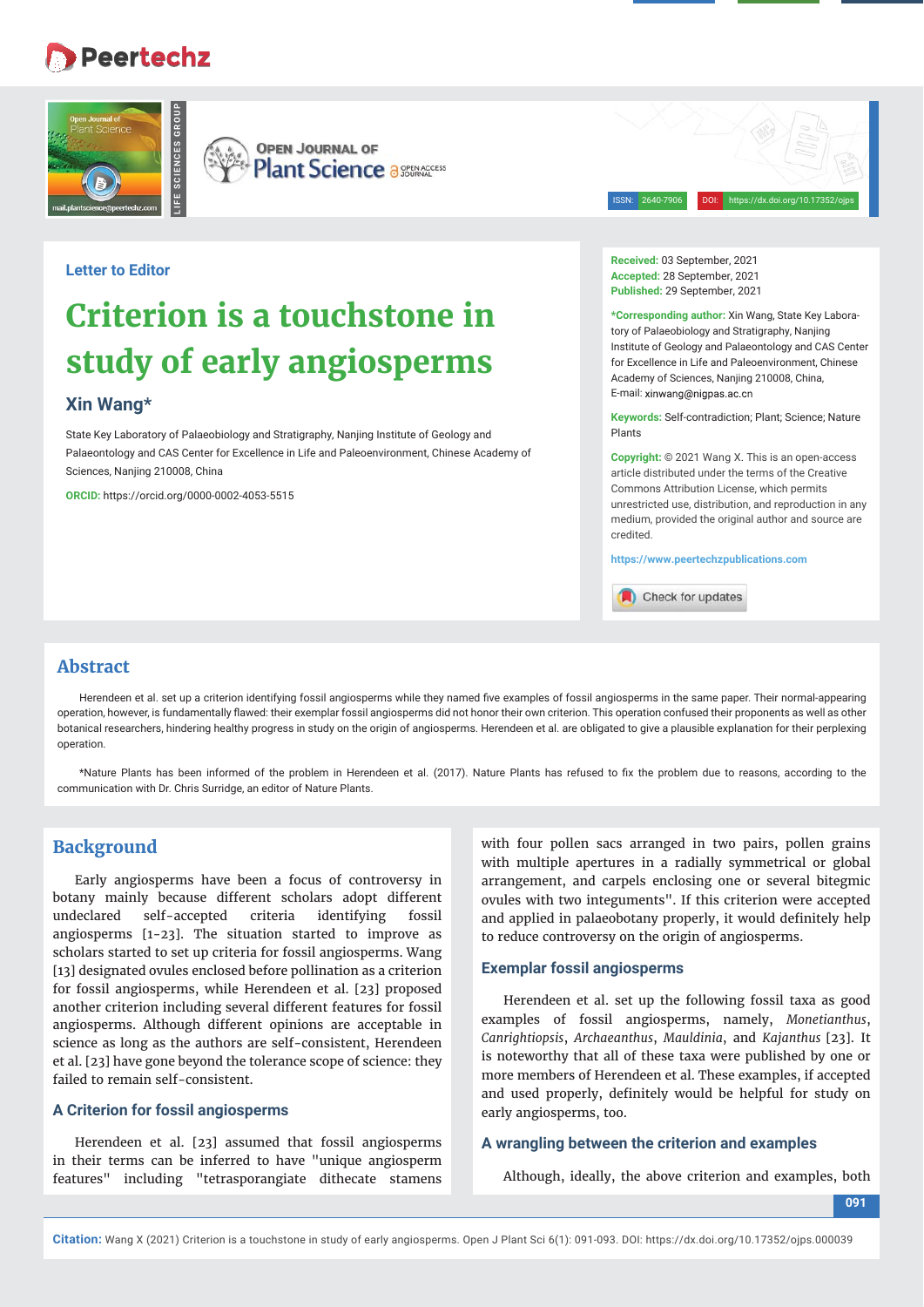set up by the same group of authors in the same paper at the same time [23], should be coherent, the cruel reality, as shown in Table 1, is beyond everyone's imagination and tolerance: None of *Monetianthus*, *Canrightiopsis*, *Archaeanthus*, *Mauldinia*, and *Kajanthus* has all the features enumerated in the criterion proposed by Herendeen et al. [23].

In addition to the above self-contradiction, the criterion proposed by Herendeen et al. [23] appears to have been deserted by various later independent researchers [14,24-27] (including some of Herendeen et al. themselves [28,29]). Now it appears as if that Herendeen alone was the only single person who insists on the criterion proposed by Herendeen et al. [23] among all botanical researchers.

Although controversy is a routine and healthy existence in science, the self-inconsistency of Herendeen et al. [23] is astonishingly beyond the tolerance of anyone (probably including themselves, this explains why Friis et al. (part of Herendeen et al.) [28] have discarded the criterion).

#### **No wrangling between the criterion and examples?**

An explanation less embarrassing for Herendeen et al. is that they simply meant that their exemplar fossils "can be inferred with high confidence to have possessed all of the diagnostic features". To test whether this is true, Herendeen et al.'s own exemplar angiosperms constitute ideal testing samples. According to Herendeen et al. [23], *Monetianthus*, one of Herendeen et al.'s exemplar angiosperms, "can be inferred with high confidence to have possessed all of the diagnostic features". Friis et al. [30] did claim the existence of "two integuments" in *Monetianthus*. This echoing each other between Herendeen et al. [23] and Friis et al. [30] appears perfect in science and logics. However, anyone would be petrified when he puts Figure 5f of Friis et al. [30] and Figure 2h (standard ovule with two integuments) of Herendeen et al. [23] side by side: Do they mean 1 = 2 in botany? Such anti-science operation is not conceivable unless some errors or dishonesty occurred. It becomes obvious that the so-called "high confidence" of Herendeen et al. [23] is "zero confidence" in the reality.

## **Conclusion**

Setting up both a criterion and examples that conflict each other at the same time by the same authors in the same paper is apparently unacceptable and absurd in science. It seems necessary for Herendeen et al. to give a plausible explanation

**Table 1:** None of their exemplar fossil angiosperms has all features enumerated in the criterion advanced by Herendeen et al.

|                                            |      | Monetianthus Canrightiopsis Archaeanthus Mauldinia Kajanthus |     |           |                    |
|--------------------------------------------|------|--------------------------------------------------------------|-----|-----------|--------------------|
| Tetrasporangiate<br>stamen                 | No   | No                                                           | No  | <b>No</b> | Yes                |
| Radial<br>multiaperturate<br>pollen grains | No   | No                                                           | No  | No        | Yes,<br>tricolpate |
| Enclosed ovules                            | ?    | Yes                                                          | Yes | Yes       | Yes                |
| Ovule with two<br>integuments              | No   | Yes                                                          | ?   | No        | No                 |
| References                                 | [30] | [31, 32]                                                     | [5] | [33]      | [34]               |

for their treatment. Otherwise this may become a permanent man-made abominable mystery in the history of science.

## **Acknowledgement**

This research is supported by the Strategic Priority Research Program (B) of Chinese Academy of Sciences (XDB26000000) and National Natural Science Foundation of China (41688103, 91514302).

#### **References**

- 1. Krassilov VA (1977) The origin of angiosperms. Botanical Review 43: 143-176. **Link:** https://bit.ly/3A1Znex
- 2. Retallack G, Dilcher DL (1981) Early angiosperm reproduction: *Prisca reynoldsii*, gen. et sp. nov. from the mid-Cretaceous coastal deposits in Kansas, U.S.A. Paläontographica B 179: 103-107.
- 3. Retallack G, Dilcher DL (1981) Arguments for a glossopterid ancestry of angiosperms. Paleobiology 7: 54-67. **Link:** https://bit.ly/3zOTCkc
- 4. Dilcher D, Crepet W (1984) Historical Perspectives of Angiosperm Evolution: Introduction. Annals of the Missouri Botanical Garden 71: 348-350. **Link:** https://bit.ly/3zRkeAT
- 5. Dilcher DL, Crane PR (1984) *Archaeanthus*: An early angiosperm from the Cenomanian of the Western Interior of North America. Annals of the Missouri Botanical Garden 71: 351-383. **Link:** https://bit.ly/3CUG4W3
- 6. Hickey LJ, Taylor DW (1996) Flowering plant origin, evolution & phylogeny (eds D. W. Taylor & L. J. Hickey)Ch. 8: 176-231. **Link:** https://bit.ly/2ZG5Dfn
- 7. Taylor DW (1991) Angiosperm ovule and carpels: their characters and polarities, distribution in basal clades, and structural evolution. Postilla 208: 1-40. **Link:** https://bit.ly/3kNK3O7
- 8. Dilcher DL (2010) Plants in the Mesozoic Time: innovations, phylogeny, ecosystems (ed C.T. Gee)Ch. 6: 97-116.
- 9. Friis EM, Crane PR, Pedersen KR (2011) The early flowers and angiosperm evolution. Cambridge University Press, Cambridge.
- 10. Liu ZJ, Huang D, Cai C, Wang X (2018) The core eudicot boom registered in Myanmar amber. Scientific Reports 8: 16765. Link: https://go.nature.com/3zSK1IS
- 11. Liu ZJ, Wang X (2016) A perfect flower from the Jurassic of China. Hist Biol 28: 707-719. **Link:** https://bit.ly/2Y6zBsk
- 12. Wang X (2017) A biased, misleading review on early angiosperms. Natural Science 9: 399-405. **Link:**.https://bit.ly/3ohnnYH
- 13. Wang X (2018) The Dawn Angiosperms. Springer, Cham, Switzerland. **Link:** https://bit.ly/3CTx9nU
- 14. Fu Q, Diez JB, Pole M, García Ávila M, Liu ZJ et al. (2018) An unexpected noncarpellate epigynous flower from the Jurassic of China. eLife 7: e38827. **Link:** https://bit.ly/3zX5zV6
- 15. Han G, Liu Z, Wang X (2017) A *Dichocarpum*-like angiosperm from the Early Cretaceous of China. Acta Geologica Sinica (English edition) 90: 1-8. **Link:** https://bit.ly/3oge7E8
- 16. Han G, Liu Z-J, Liu X-L, Mao L, Jacques FMB et al. (2016) A whole plant herbaceous angiosperm from the Middle Jurassic of China. Acta Geologica Sinica (English edition) 90: 19-29. **Link:** https://bit.ly/3ig5xSe
- 17. Sun G, Dilcher DL, Zheng S, Zhou Z (1998) In search of the first flower: a Jurassic angiosperm, *Archaefructus*, from Northeast China. Science 282: 1692-1695. **Link:** https://bit.ly/3AV4Gh4

**092**

**Citation:** Wang X (2021) Criterion is a touchstone in study of early angiosperms. Open J Plant Sci 6(1): 091-093. DOI: https://dx.doi.org/10.17352/ojps.000039